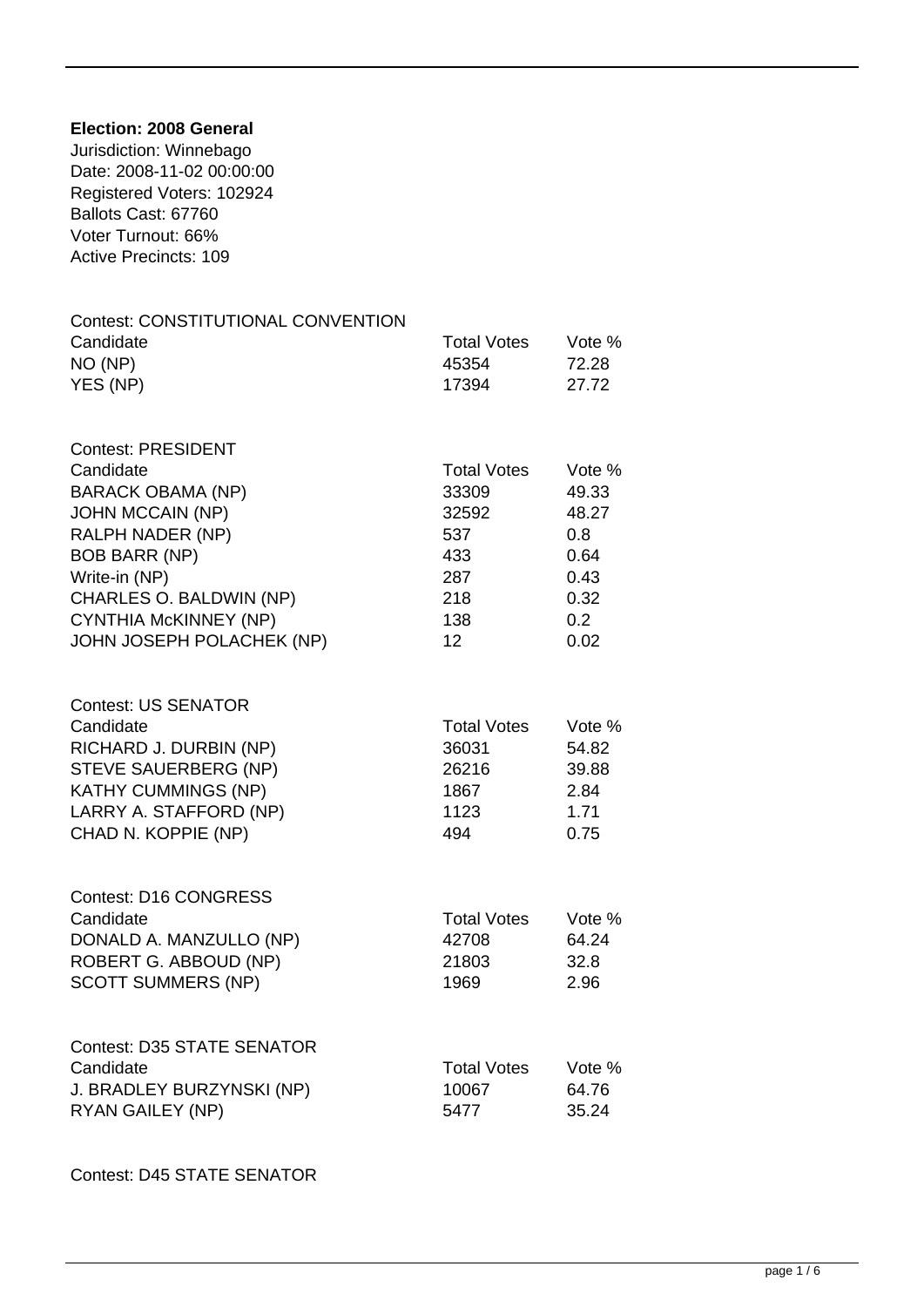| Candidate<br>TIM BIVINS (NP)<br><b>MARTY MULCAHEY (NP)</b>                                                     | <b>Total Votes</b><br>5459<br>2611           | Vote %<br>67.65<br>32.35         |
|----------------------------------------------------------------------------------------------------------------|----------------------------------------------|----------------------------------|
| Contest: D67 REP ASSEMBLY<br>Candidate<br><b>CHARLES E JEFFERSON (NP)</b>                                      | <b>Total Votes</b><br>4786                   | Vote %<br>100                    |
| Contest: D68 REP ASSEMBLY<br>Candidate<br>DAVE WINTERS (NP)<br>CLINT W. LITTLE (NP)<br><b>GERRY WOODS (NP)</b> | <b>Total Votes</b><br>21210<br>12873<br>1358 | Vote %<br>59.85<br>36.32<br>3.83 |
| Contest: D69 REP ASSEMBLY<br>Candidate<br>RONALD A. WAIT (NP)<br><b>GREG TUITE (NP)</b>                        | <b>Total Votes</b><br>8831<br>6827           | Vote %<br>56.4<br>43.6           |
| Contest: D89 REP ASSEMBLY<br>Candidate<br><b>JIM SACIA (NP)</b><br>WALTER M. JOHNSON (NP)                      | <b>Total Votes</b><br>6120<br>1922           | Vote %<br>76.1<br>23.9           |
| <b>Contest: AUDITOR</b><br>Candidate<br>WILLIAM D. CROWLEY (NP)<br><b>MICHAEL HAKANSON (NP)</b>                | <b>Total Votes</b><br>33614<br>29783         | Vote %<br>53.02<br>46.98         |
| <b>Contest: CIRCUIT CLERK</b><br>Candidate<br>TOM KLEIN (NP)<br>CALVIN W. SQUIRE (NP)                          | <b>Total Votes</b><br>39517<br>23265         | Vote %<br>62.94<br>37.06         |
| <b>Contest: CORONER</b><br>Candidate<br>ELIZABETH FIDUCCIA (NP)<br>TRAVAS J. TUCKER (NP)                       | <b>Total Votes</b><br>50998<br>14292         | Vote %<br>78.11<br>21.89         |
| <b>Contest: RECORDER</b><br>Candidate<br>NANCY MC PHERSON (NP)                                                 | <b>Total Votes</b><br>36703                  | Vote %<br>58.17                  |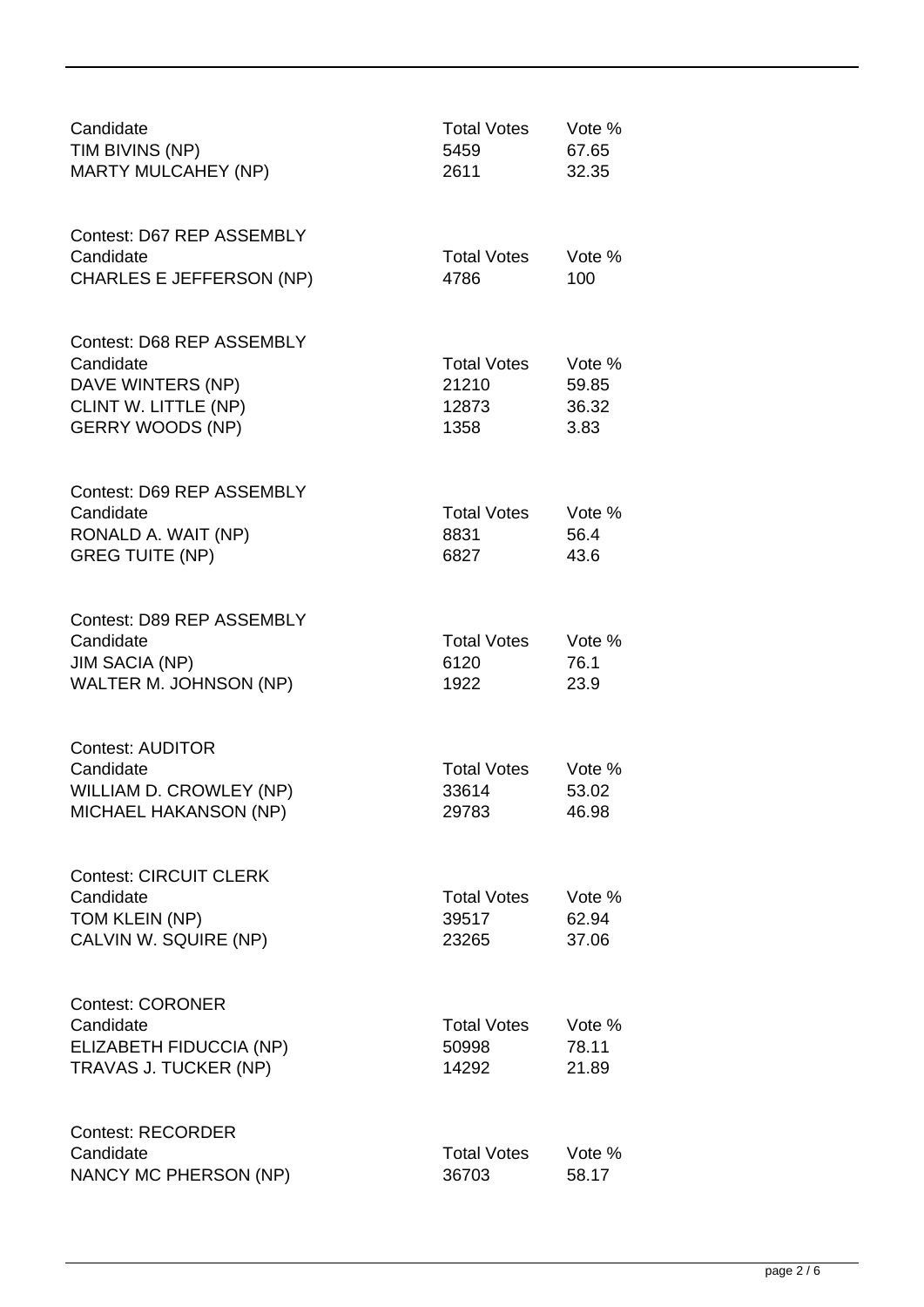| JASPER ST. ANGEL (NP)                                                                                | 26394                                | 41.83                    |
|------------------------------------------------------------------------------------------------------|--------------------------------------|--------------------------|
| <b>Contest: STATE ATTORNEY</b><br>Candidate<br>CHARLES J. PROROK (NP)<br>JOSEPH P. BRUSCATO (NP)     | <b>Total Votes</b><br>33940<br>30606 | Vote %<br>52.58<br>47.42 |
| <b>Contest: COUNTY BD CHAIRMAN</b><br>Candidate<br>SCOTT H CHRISTIANSEN (NP)<br>PAUL GORSKI (NP)     | <b>Total Votes</b><br>36971<br>27430 | Vote %<br>57.41<br>42.59 |
| Contest: D17 JUDICIAL - GILL<br>Candidate<br>RONALD J. WHITE (NP)<br>FERNANDO ENGELSMA (NP)          | <b>Total Votes</b><br>42955<br>20548 | Vote %<br>67.64<br>32.36 |
| Contest: D17 JUDICIAL - KAPALA<br>Candidate<br>EUGENE DOHERTY (NP)<br><b>MARILYN HITE ROSS (NP)</b>  | <b>Total Votes</b><br>34159<br>28126 | Vote %<br>54.84<br>45.16 |
| Contest: D17 JUDICIAL 1ST SUBCIRCUIT<br>Candidate<br><b>GWYN GULLEY (NP)</b><br>MARY LINN GREEN (NP) | <b>Total Votes</b><br>7460<br>6226   | Vote %<br>54.51<br>45.49 |
| Contest: D17 JUDICIAL 2ND SUBCIRCUIT<br>Candidate<br>PAUL A. LOGLI (NP)<br>LISA FABIANO (NP)         | <b>Total Votes</b><br>3304<br>2433   | Vote %<br>57.59<br>42.41 |
| Contest: D2 (MCLAREN) JUDICIAL RET<br>Candidate<br>YES (NP)<br>NO (NP)                               | <b>Total Votes</b><br>47726<br>9751  | Vote %<br>83.03<br>16.97 |
| Contest: D17 (PIRRELLO) JUDICIAL RET<br>Candidate<br>YES (NP)<br>NO (NP)                             | <b>Total Votes</b><br>48084<br>10663 | Vote %<br>81.85<br>18.15 |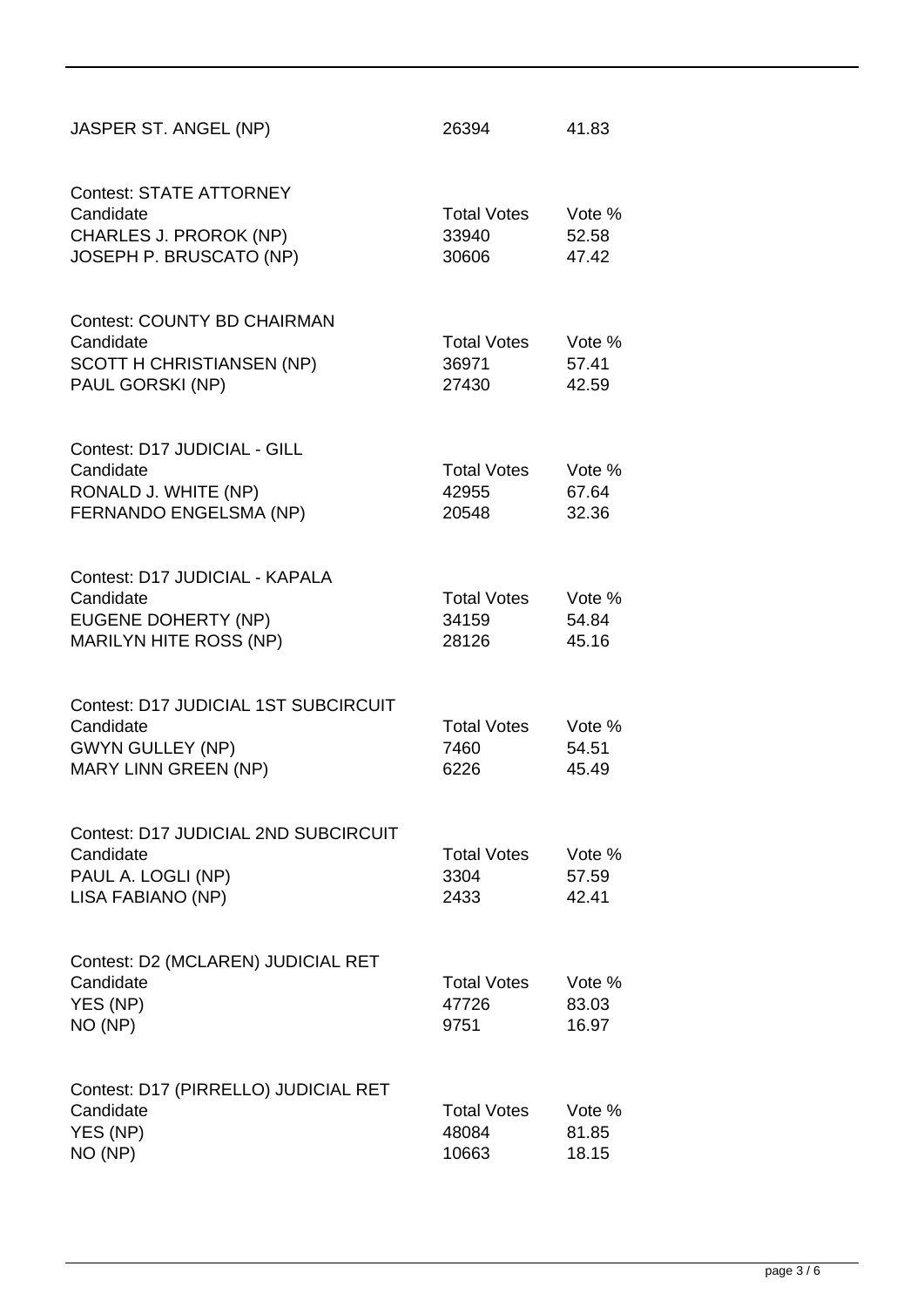| Contest: D17 (McGRAW) JUDICIAL RET<br>Candidate<br>YES (NP)<br>NO (NP)         | <b>Total Votes</b><br>49078<br>8813  | Vote %<br>84.78<br>15.22 |
|--------------------------------------------------------------------------------|--------------------------------------|--------------------------|
| Contest: D17 (COLLINS) JUDICIAL RET<br>Candidate<br>YES (NP)<br>NO (NP)        | <b>Total Votes</b><br>50215<br>8675  | Vote %<br>85.27<br>14.73 |
| <b>Contest: CONCEALED FIREARMS PROP</b><br>Candidate<br>NO (NP)<br>YES (NP)    | <b>Total Votes</b><br>32959<br>31516 | Vote %<br>51.12<br>48.88 |
| Contest: RECALL OF ELECTED OFFICIAL PROP<br>Candidate<br>YES (NP)<br>NO (NP)   | <b>Total Votes</b><br>43677<br>16409 | Vote %<br>72.69<br>27.31 |
| <b>Contest: COUNTY BOARD ELECTION PROP</b><br>Candidate<br>YES (NP)<br>NO (NP) | <b>Total Votes</b><br>36513<br>22258 | Vote %<br>62.13<br>37.87 |
| <b>Contest: FOREST PRESERVE DISTRICT</b><br>Candidate<br>YES (NP)<br>NO (NP)   | <b>Total Votes</b><br>43705<br>17288 | Vote %<br>71.66<br>28.34 |
| Contest: DURAND CUSD #322 PROP<br>Candidate<br>NO (NP)<br>YES (NP)             | <b>Total Votes</b><br>1463<br>566    | Vote %<br>72.1<br>27.9   |
| Contest: WIN-BUR-SEW FIRE PROTECTION<br>Candidate<br>YES (NP)<br>NO (NP)       | <b>Total Votes</b><br>1851<br>1475   | Vote %<br>55.65<br>44.35 |
| <b>Contest: NORTH PARK FIRE PROTECTION</b><br>Candidate                        | <b>Total Votes</b>                   | Vote %                   |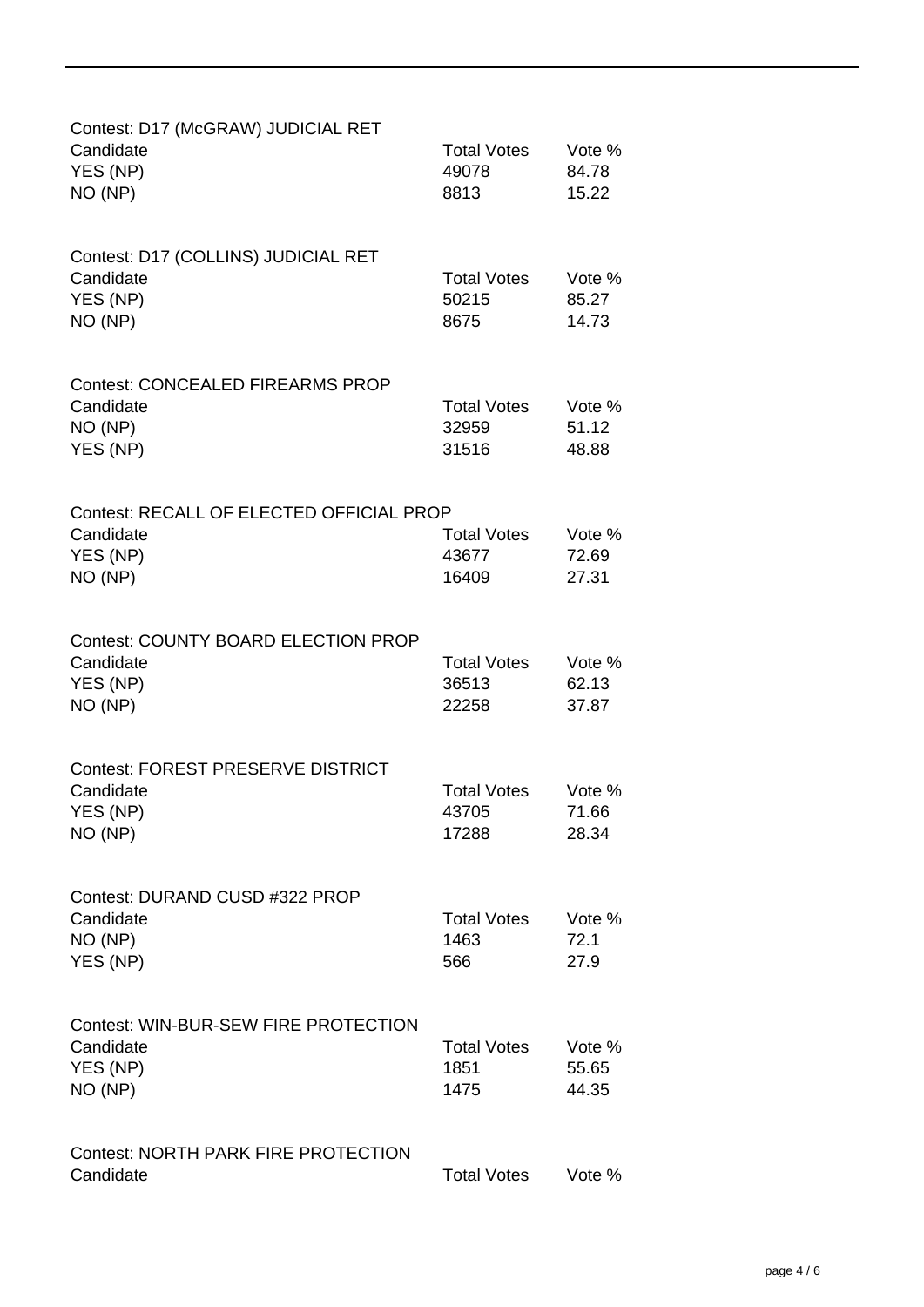| YES (NP)<br>NO (NP)                                                                                     | 3166<br>3006                              | 51.3<br>48.7                     |
|---------------------------------------------------------------------------------------------------------|-------------------------------------------|----------------------------------|
| Contest: VILLAGE OF WINNEBAGO PROP<br>Candidate<br>NO (NP)<br>YES (NP)                                  | <b>Total Votes</b><br>1144<br>457         | Vote %<br>71.46<br>28.54         |
| <b>Contest: SEWARD TWP PROP</b><br>Candidate<br>NO (NP)<br>YES (NP)                                     | <b>Total Votes</b><br>273<br>219          | Vote %<br>55.49<br>44.51         |
| <b>Contest: HARRISON TWP PROP</b><br>Candidate<br>NO (NP)<br>YES (NP)                                   | <b>Total Votes</b><br>232<br>86           | Vote %<br>72.96<br>27.04         |
| <b>Contest: D1 COUNTY BOARD</b><br>Candidate<br>TOM OWENS (NP)<br><b>WENDY SCHNEIDER (NP)</b>           | <b>Total Votes</b><br>5610<br>5149        | Vote %<br>52.14<br>47.86         |
| <b>Contest: D2 COUNTY BOARD</b><br>Candidate<br>STEVE SCHULTZ (NP)<br><b>BRAD MULLEN (NP)</b>           | <b>Total Votes</b><br>5759<br>5007        | Vote %<br>53.49<br>46.51         |
| Contest: D3 COUNTY BOARD<br>Candidate<br><b>KYLE LOGAN (NP)</b><br>SUSAN K. PETTY (NP)                  | <b>Total Votes</b><br>6442<br>5418        | Vote %<br>54.32<br>45.68         |
| <b>Contest: D4 COUNTY BOARD</b><br>Candidate<br>DIANNE PARVIN (NP)                                      | <b>Total Votes</b><br>3081                | Vote %<br>100                    |
| <b>Contest: D5 COUNTY BOARD</b><br>Candidate<br>PETER M MACKAY (NP)<br>A.C. DAVIS (NP)<br>Write-in (NP) | <b>Total Votes</b><br>4417<br>2778<br>128 | Vote %<br>60.32<br>37.94<br>1.75 |